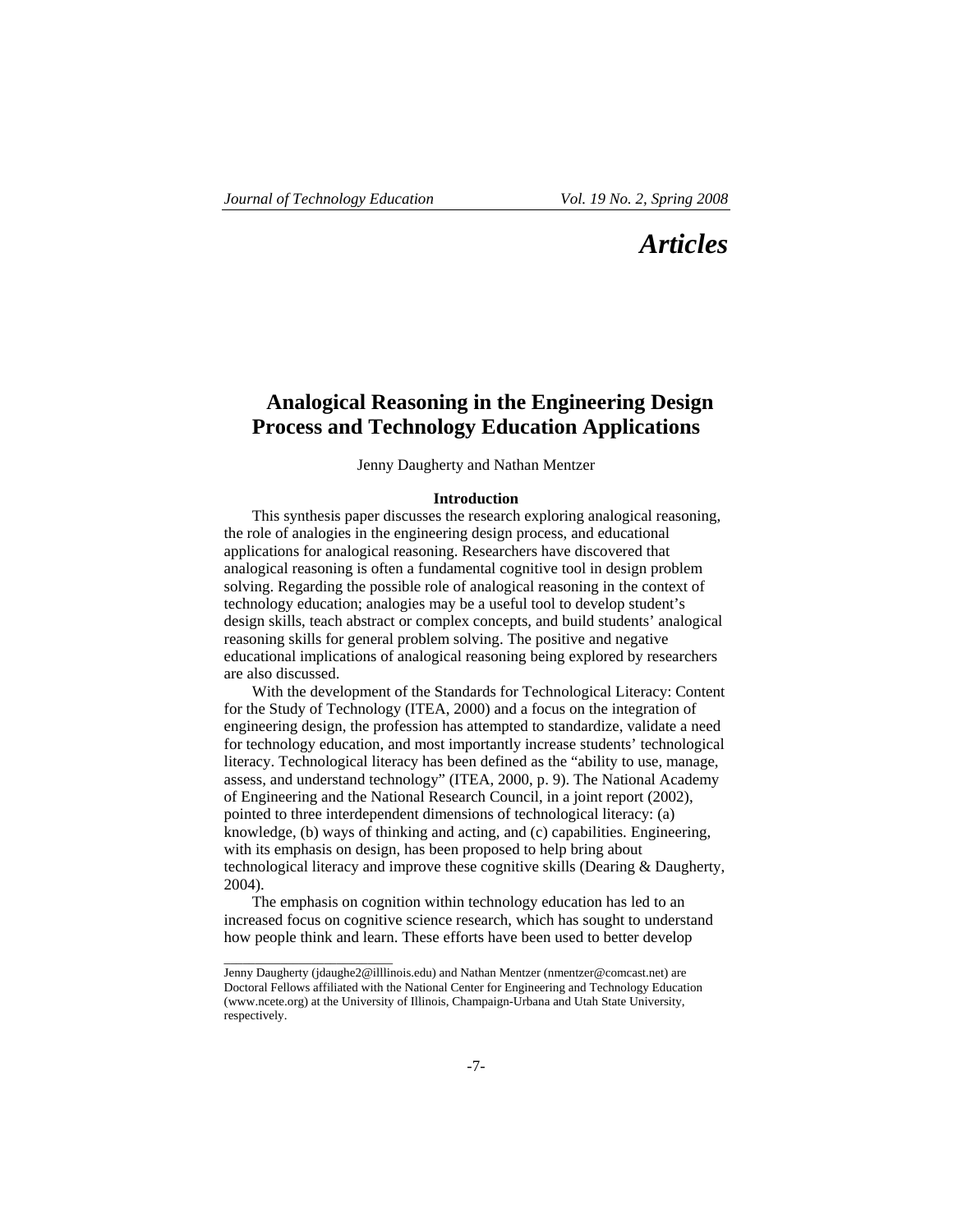instructional strategies for applications such as teaching creative, real world problem solving. In this pursuit, researchers have examined how knowledge is constructed, stored, and utilized. Schema theory, for example, has been posited as an explanation of how knowledge is represented and then applied. According to this theory, knowledge is constructed and stored as mental models or schemata. Schemata are the active representations of knowledge and general belief structures that support understanding, reasoning, and prediction. Experiences and knowledge inform the creation of schemata and new knowledge leads to the revision of previously formed schemata. Schema must then be activated from memory to be used or revised (Ball, Ormerod, & Morely, 2004; Gentner, 2002). It is this active process that may be of particular interest to the field of technology education.

Understanding how engineering designers store and retrieve knowledge during the design process can be particularly beneficial to informing technology education. The retrieval of prior knowledge to solve engineering design problems is an important part of the design process. As evidenced in the following excerpt from a verbal protocol study by Ball, Ormerod, and Morely (2004), a subject recalled prior knowledge, stating, "I've designed outdoor terminals before, so, straight away, I'm thinking about how this relates to my knowledge of what I've done before…" (p. 7). This association between the current challenge (in this example: designing a rental car automated terminal) and past experiences (designing outdoor terminals) is fertile grounds for study. These links differentiate novice and expert designers and provide a tool for connecting previous experiences with new and unfamiliar challenges.

The storage and retrieval of knowledge within the problem solving process is of particular importance to informing the integration of engineering design content and processes into technology education. Design problem solving is an integral component of engineering and by learning from experts, educational practices can be better developed to teach novice students design skills. This integration has been spurred by many researchers within technology education. For example, Lewis (2005) argued that design is "the single most important content area set forth in the standards, because it is a concept that situates the subject more completely within the domain of engineering" (p. 37). Engineering design, however, is not yet fully understood and educators disagree how and at what level design should be taught. Technology education researchers and practitioners are faced with the challenge of how to teach engineering design authentically. An avenue of exploring expert design cognition with the intent of informing technology education teaching practices is to understand how designers store and retrieve knowledge within the associative, similarity-based reasoning system.

#### **Analogical Reasoning**

Two systems have been theorized to exist within a person's cognitive structure: (a) the symbolic system, and (b) the associative reasoning system, as shown in Figure 1. Schemata can be viewed as being stored and utilized in both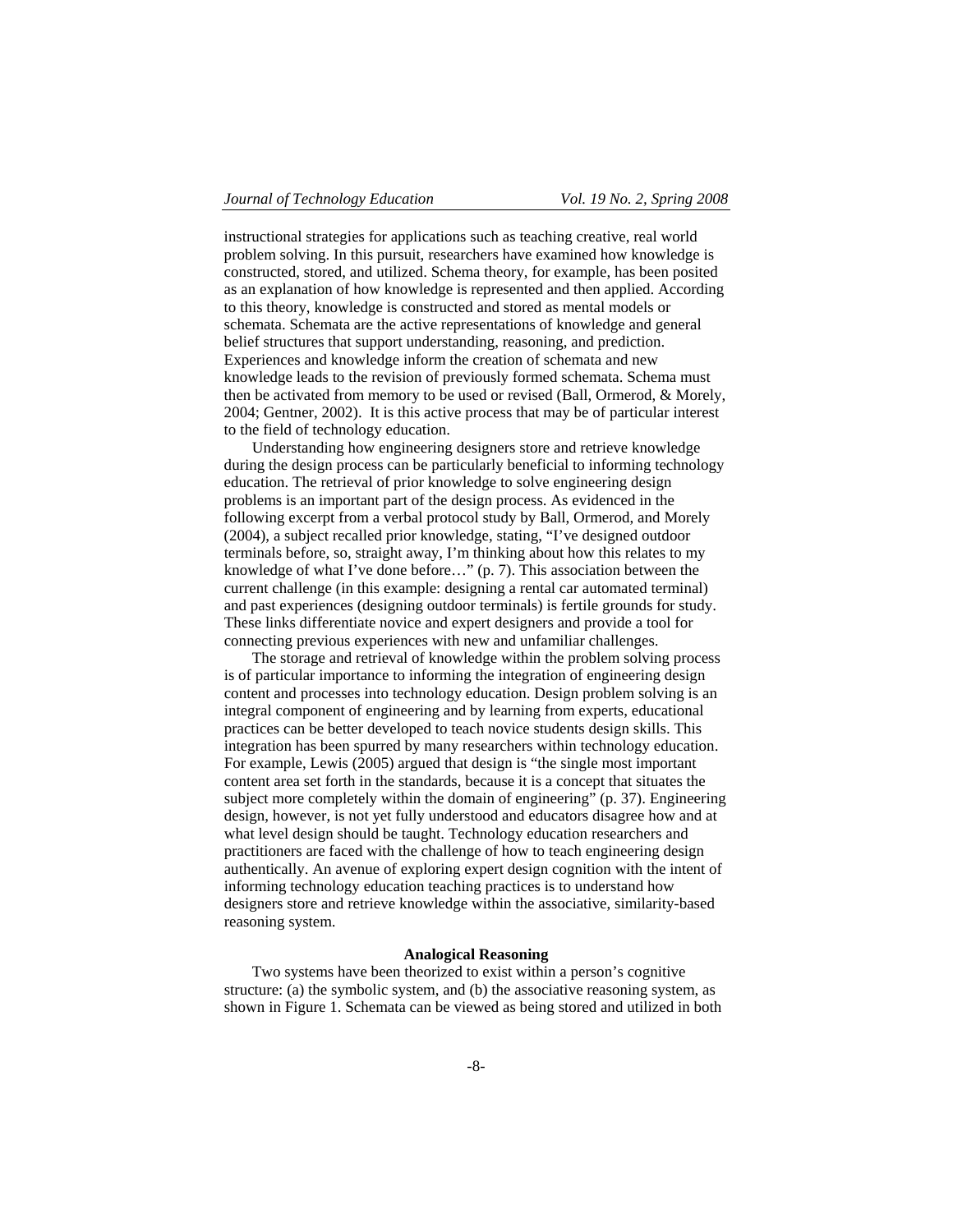of these cognitive systems. The symbolic or rule-based reasoning system is where abstract real world problems are reasoned about and solved through symbolic representations and rules. The associative, similarity-based reasoning system is where problems are reasoned about through associations or similarities with other known information. Although researchers disagree as to which system is dominant, this second system is significant because associative reasoning is viewed to be a fundamental part of expert design cognition (Akin, 2001; Goldschmidt, 2001).



*Figure 1.* Graphic representation of the cognitive structure for reasoning through analogies.

Analogical reasoning is a function of the associative, similarity-based reasoning system, as shown in Figure 1. This type of reasoning is a method of activating stored schema based on the identification of connections, parallels, or similarities between, what are typically perceived as dissimilar items. Analogies serve as a type of scaffolding, where new information is anchored to existing schemata. Analogical reasoning is thus the use of schema analogues, or knowledge from previous experiences, to facilitate learning in a new situation (Ball, et al., 2004; Cross, 1994). Analogies enable an individual's symbolic ability or "the ability to pick out patterns, to identify recurrences of these patterns despite variation in the elements that compose them, to form concepts that abstract and reify these patterns, and to express these concepts in language" (Holoyoak, Gentner, and Kokinov, 2001, p. 2). Researchers have discovered that analogical reasoning is often a fundamental cognitive tool for design problem solving. Available resources already stored in the mind as schemata are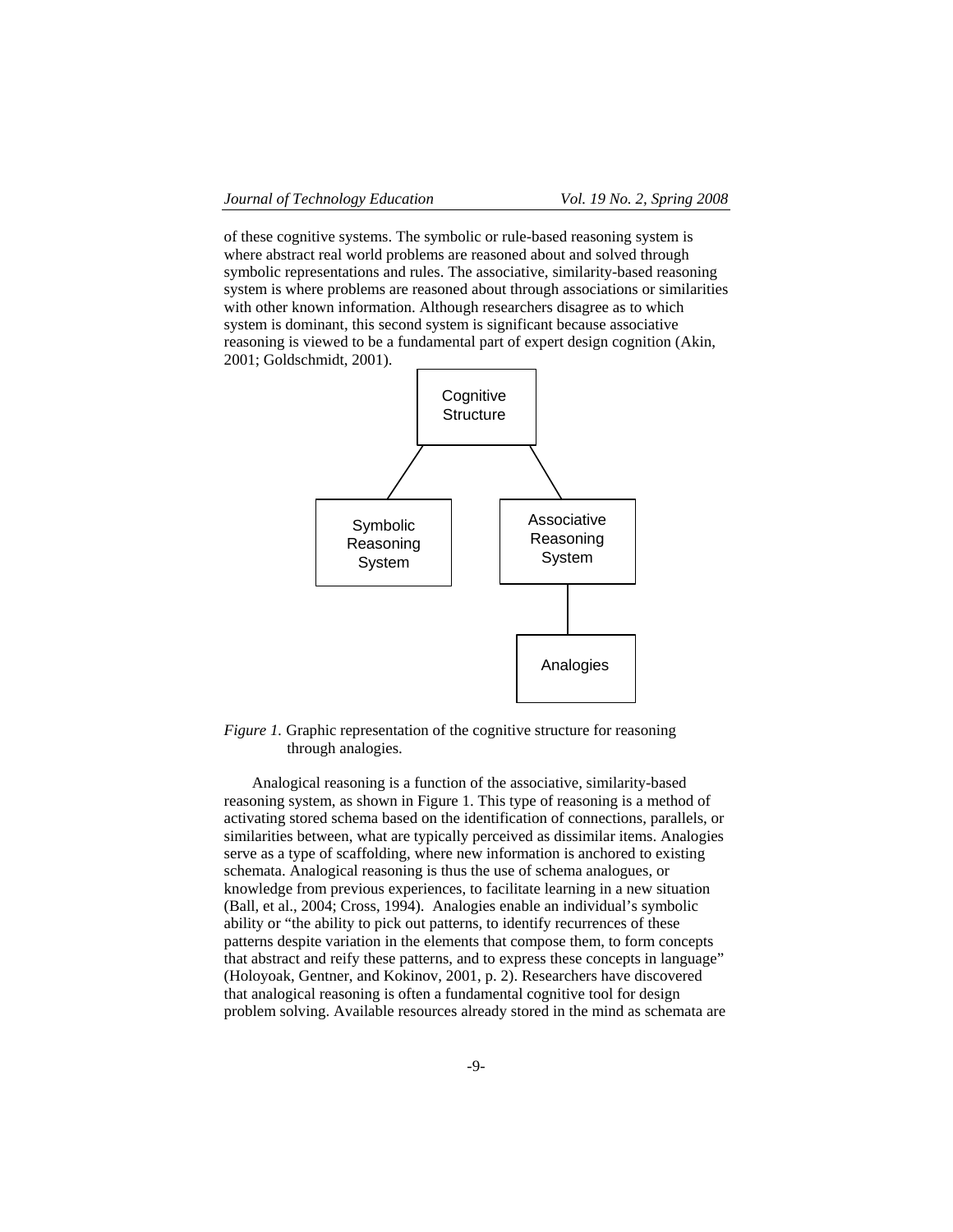recruited to fortify the search for problem-solving strategies through analogies (Goldschmidt, 2001).

Perhaps one of the most notable examples of design problem-solving through the use of analogies is the creation of Velcro®. According to the Velcro® Industries B.V.'s website, the inventor, George de Mestral's walk in the woods led to the hook and loop fastener component of the design. Mestral noticed the "natural hook-like shape" of the cockleburs attached to his dog's fur and his clothes. He recognized a parallel between the cockleburs attached to his fabric and the potential for a new design in mechanical fastening. To explore the potential of this new design, he analyzed a cocklebur under a microscope and then partnered with a fabric manufacturer to create a fabric system with characteristics similar to the cocklebur. He was able to envision the possibilities of creating a new design (Velcro) based on a naturally existing design (cocklebur) by drawing analogies between the two.

# *Structure Mapping and Learning*

Structure mapping is a theory explaining analogical reasoning. Structure mapping theory posits that schema analogues can be viewed as being similar according to their relational structures or how they relate. In other words, an analogy is the identification of particular aspects of one item (referred to as the known or base domain), as being similar to certain aspects of another item (the unknown or target domain), as shown in Figure 2. The base domain and target domain are not similar on all accounts, but through structure mapping the relational structure of the base and target domains are found to be similar (Gentner & Gentner, 1983). Structure mappings allow for the construction of new schema based on inferences and predictions. The inferences undergo a transformation bringing the two items close enough together to allow mapping and transfer from the base to the target (Goldschmidt, 2001). Causality can then be inferred and causal mental models or schemata developed.



*Figure 2.* Graphic representation of the structure mapping process that explains analogical reasoning.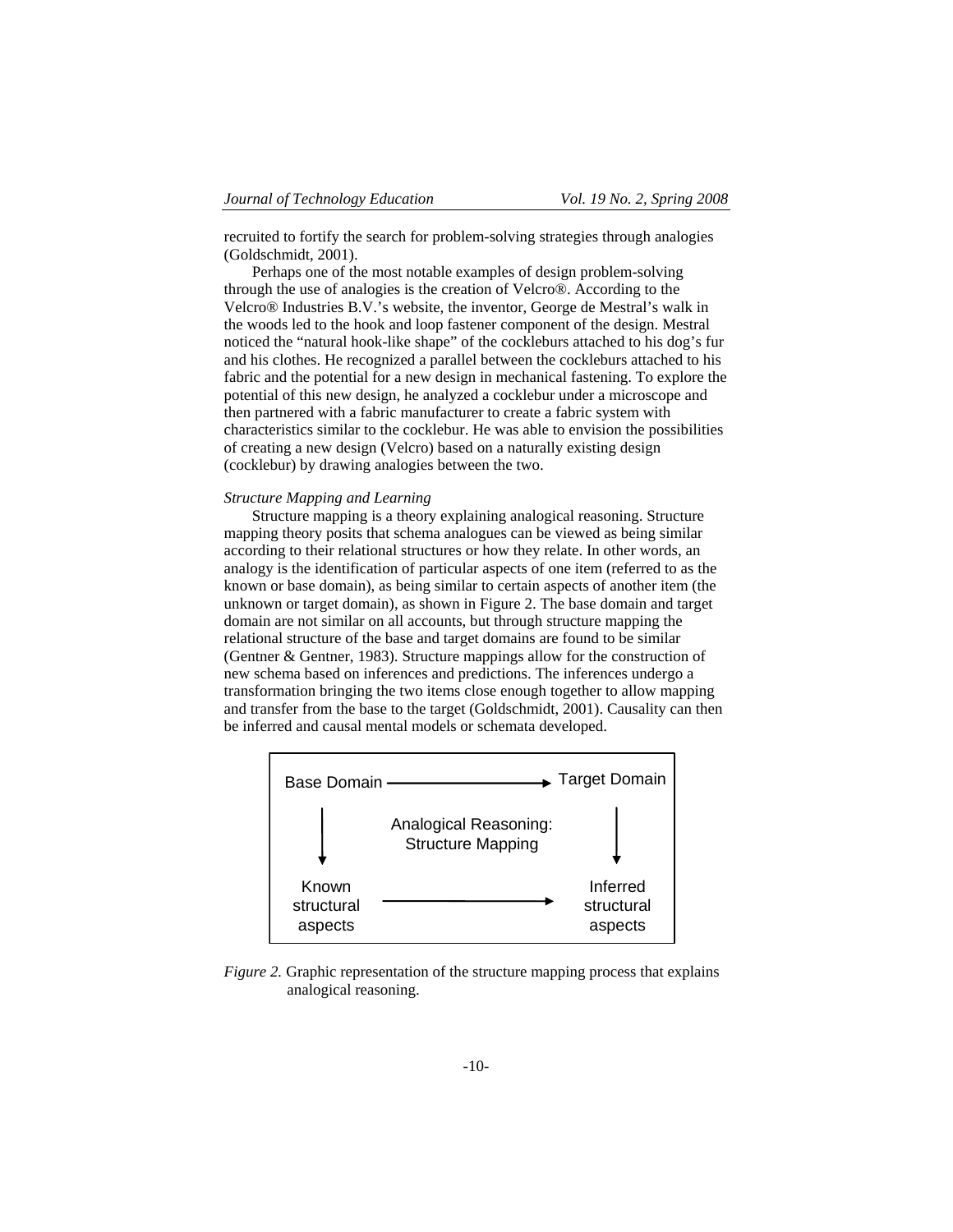Similar to structure mapping, Holyoak and Thagard (1997) outlined the steps involved in learning through analogical reasoning, including; (a) the retrieval step, (b) the mapping step, (c) the inference step, and (d) the learning step. Moving from the target analog (base domain) to the source analog (target domain), analogies are accessed in the retrieval step when the learner is trying to reason about a new situation. During the mapping step, similarities or correspondences between the source and target are found. Inferences about the two domains are made during the inference step and then "a kind of abstraction of the commonalities shared by the source and target" (p. 35) is developed during the learning step.

Holyoak and Thagard further outlined a "multiconstraint theory" of analogical reasoning that explains how analogies are guided by three particular kinds of constraints: (a) similarity, (b) structure, and (c) purpose. The use of analogy is often guided by a similarity of concepts between the base and target domain. In addition, consistent structural parallels often exist between the roles in the base and target domains. Finally, analogical reasoning is typically guided by a purpose or a goal that the analogy is intended to achieve. According to Holyoak and Thagard, these constraints "function more like the various pressures that guide an architect engaged in creative design, with some forces in convergence, others in opposition, and their constant interplay pressing toward some satisfying compromise that is internally coherent" (p. 36).

#### *Forms of Analogical Reasoning*

Researchers have concluded that analogical reasoning can be categorized into two different forms. First, analogical reasoning can be used to understand the operation of a new device. Schema, or stored knowledge, of how a device operates is used to reason about how an analogous device might operate or understanding how to operate a device can be inferred from knowing how the larger system works (Kieras & Bovair, 1984). Second, analogical reasoning uses schema, or knowledge already stored, to reason about, infer, and/or predict information to solve a problem. In other words, analogue schemata are used to compare what is already stored as schemata, to a new domain of knowledge (Schumacher & Czerwinski, 1992).

These two basic forms of analogical reasoning (understanding the operation of a device and problem solving) are also commonly found in the technology education classroom, although they may not be made explicit to the students. For example, in teaching a lesson on automation, teachers may include an activity during which students learn to program a robotic arm. A typical robotic arm is anthropomorphic in structure, meaning that it is analogous to the human arm. Students easily relate their shoulder, elbow, wrist and fingers to the robot's arm and end effectors. This analogy aids the students in learning to program a pick and place operation using a new technology that might otherwise seem foreign and unfamiliar to them. The ability to use analogical reasoning about how the device will perform like a human's arm enables the students to develop schema about robotics.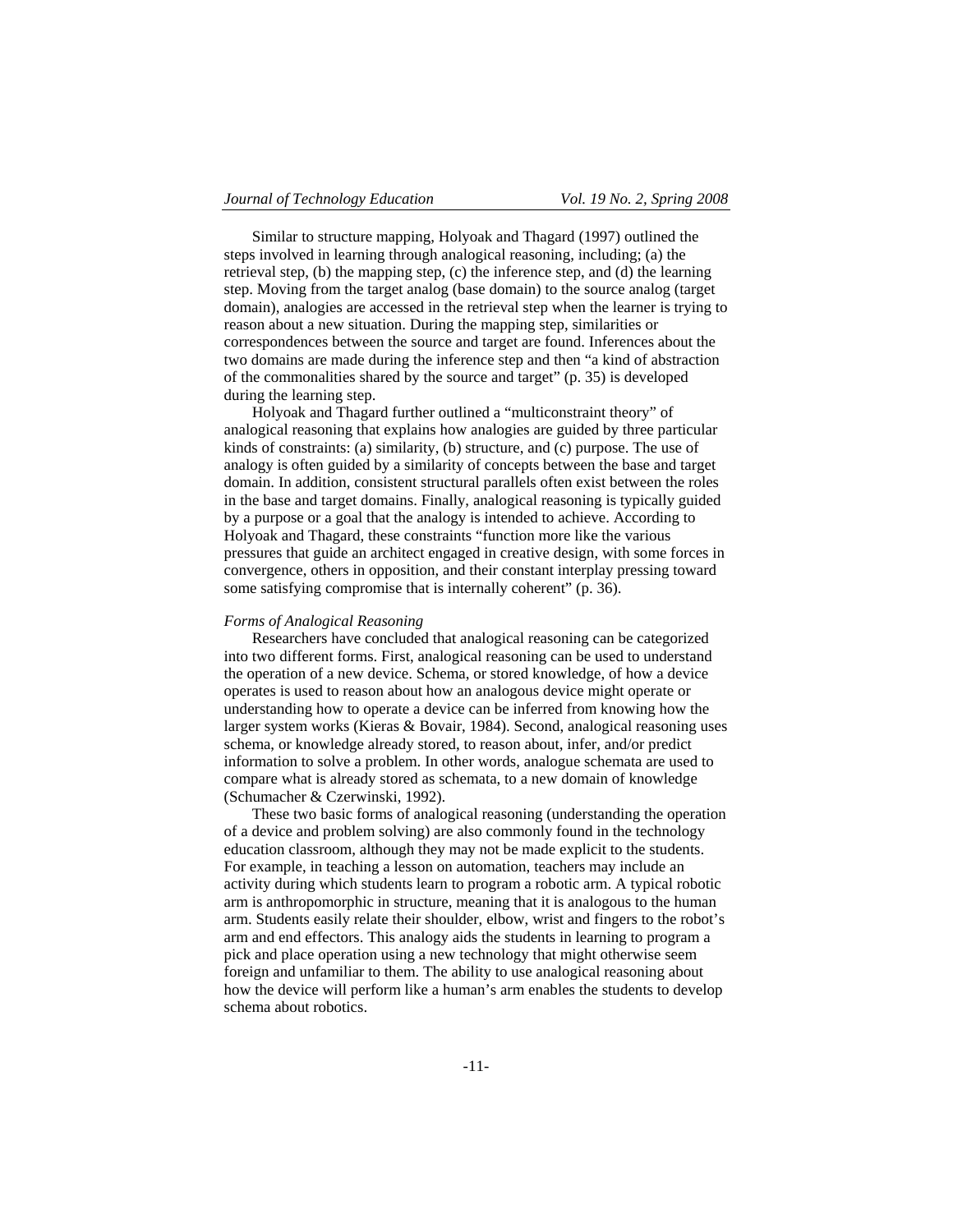In problem solving applications, students may be less aware of the use of analogical reasoning but can be made aware through instruction. The development of analogical reasoning can be an important tool in the development of students' engineering design knowledge. For example, in presenting students with the challenge of designing a tower for a shake table earthquake simulation, teachers can prompt students to draw on their knowledge of geometric shapes. Many students have learned that triangulation leads to structural stability. During the design and building of this activity, students who consider the analogy between their understanding of triangulation and stability in the design of their tower may be able to reason through their design more easily. An optimization process emerges as students balance the need to conserve building materials in order to meet the goal of a tall structure, with the need for stability during the shake.

# *Metaphors, Literal Similarities, and Types of Analogies*

An important distinction should be made between metaphors, literal similarities, and types of analogies. According to Gentner and Jeziorski (1993), metaphor can be viewed as a broad category encompassing analogies. However, Miller (1993) argued that in a broad way, "any expression of similarity or resemblance can be called an analogy" (p. 378). A way to distinguish between the two is to categorize metaphors as items compared from the same category and analogies as items compared from different categories (Saha, 1988). The "grounds for a metaphor, therefore, can be formulated as relations of similitude that can be expressed as comparison statements" (Miller, 1993, p. 398). An analogy is perhaps a more creative comparison of less similar relations. An "analogy is a way of aligning and focusing on relational commonalities independently of the objects in which those relations are embedded" (Gentner & Jeziorski, 1993, p. 449).

Gentner and Gentner (1983) clarified the distinction between literal similarities and analogies by referring to how the items are structured as schema. Items are literally similar when the particular characteristics of the items are the same. Items are analogous when the relational structures are similar, but the particular characteristics of each item are not the same. Two different types of analogies can be distinguished as shown in Figure 3, surface feature analogies and generative analogies. Goldschmidt (2001) pointed out that analogies can have either structural or surface feature commonalities that are carried over to new items or situations. Items that are analogous based on their surface features, however, may not be analogous structurally or conceptually. For example, language or analogical terms can be borrowed from one domain as a convenient way of talking about another domain.

Generative analogies are the type of analogies that provide the ability to make inferences from the base domain to the target domain. These inferences can be made because the analogous relationship between the base and target domain is based on more than the surface features of each. The structure of each domain is similar enough conceptually to generate inferences from what is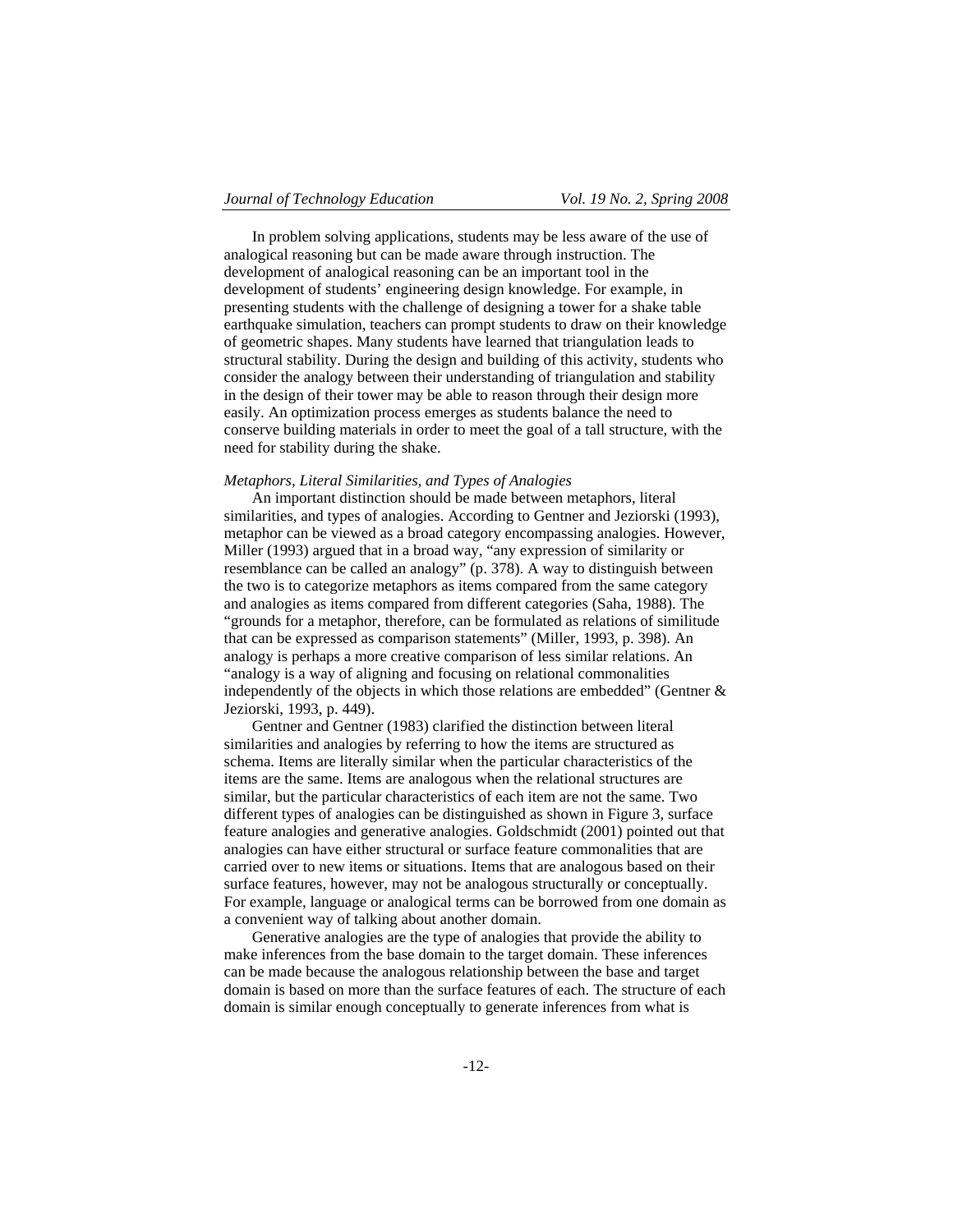

# *Figure 3*. Types of analogies.

known about the base domain. Not only inferences, but also predictions can be made based on analogies. In other words, analogies allow a person to go beyond the familiar and reason about the unfamiliar (Collins & Gentner, 1987). Goldschmidt (2001) pointed out that inferences and predictions with generative analogies can be made because they are often not just identified but visualized. Individuals are able to imagine or "run" actions in their minds, such as causality, based on what is known about the base domain.

#### *Classroom Examples*

Literal similarities, metaphors, and surface feature and generative analogies may all be identified in the classroom. For example, commonly found in technology education classroom are various tools such as multimeters or handheld GPS units. School districts often purchase these tools over a span of a few years and thus classrooms may have multiple units of different models or brands. A teacher will typically provide a demonstration on one unit and expect the students to be able to see literal similarities and realize that each unit will have the same features while the physical appearance may vary drastically.

Metaphors are often used during instruction. Metaphors can serve as "linguistic tools for overcoming certain cognitive limitations" (Sticht, 1993, p. 622) by extending students' active memory through language. A great example of using metaphors in technology education is in the teaching of machining patterns during a lesson on CNC milling. Students are typically more familiar with the use of a lawn mower than they care to be and this provides for a solid knowledge base from which to understand machining patterns. A facing, pocketing, or contouring operation can be compared to cutting grass with the lawn mower. Such concepts as depth of cut, finish passes, and method of cut such as: zig-zag, one way, and spiral lend themselves to comparison with lawn mowing activities. Students clearly understand that tall grass will required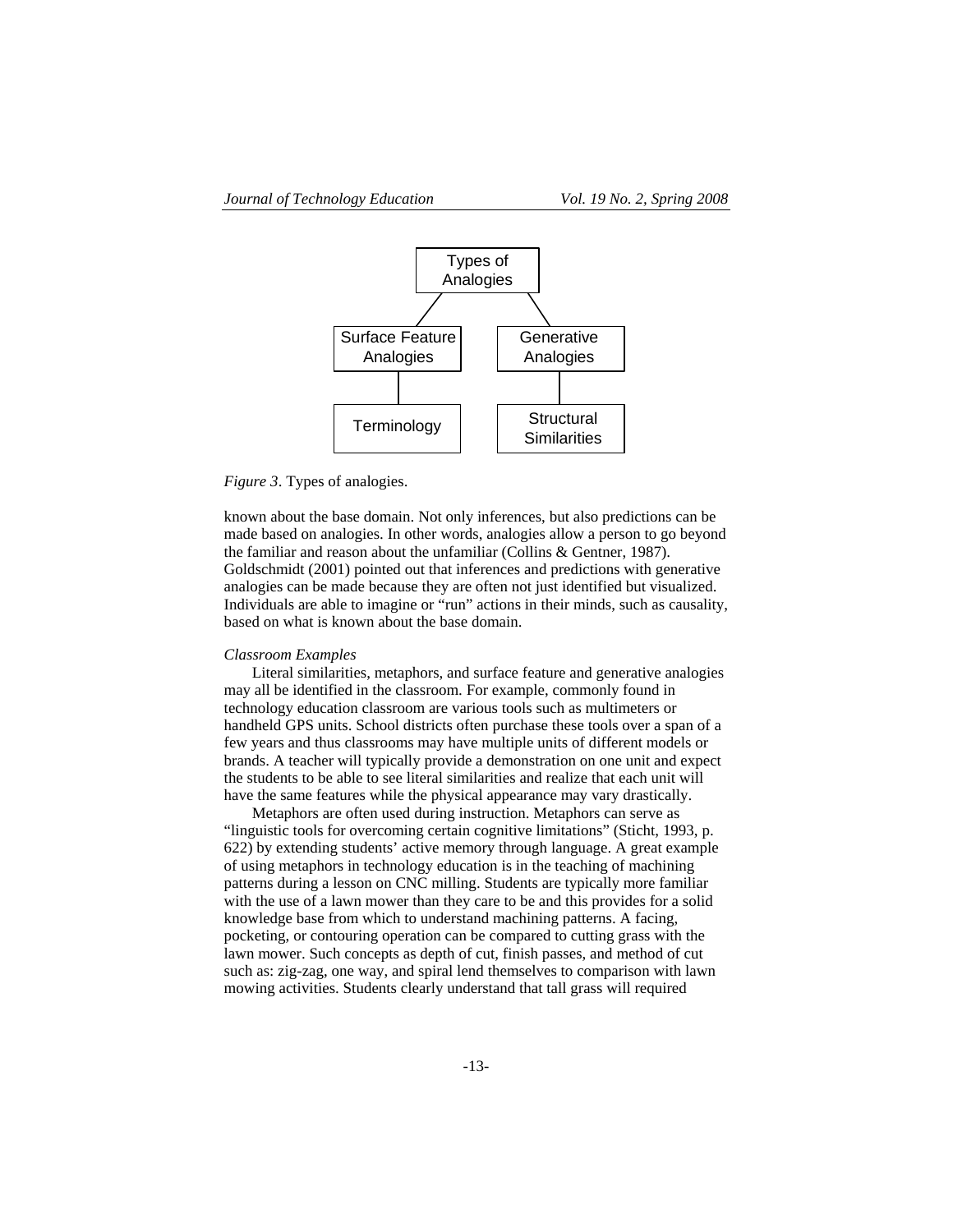multiple depth cuts and/or slower traveling speeds, just as a rotating tool would break if presented with an excessive depth of cut and/or traverse speed.

Surface feature analogies rely primarily on terminology. During a lesson on laser technology, the light from a laser is analogous to a beam and hits a point on the wall or target. While a laser beam and a beam used in the construction industry are two very different concepts, they share some common surface features: they are both straight, with a relatively small cross-sectional area. While the laser beam illuminates what is described as a point, the target has a cross-sectional area that may be more appropriately termed a small circle (assuming the aperture is circular). A point is a theoretical concept, but in this case, it creates an analogy differentiating the laser beam from typical incandescent or florescent lighting that floods the room.

The use of generative analogies in the classroom is exemplified by Gentner (1981). A student highlighted his or her understanding of electricity by employing a generative analogy, stating:

If you increase resistance in the circuit, the current slows down. Now that's like a high—cars on a highway where you—if you notice as you close down a lane, you have cars moving along. Okay, as you go down into the thing, the cars move slower through that narrow point. (p. 1)

The student compared the flowing electricity to their knowledge of automobile traffic on a highway. Their ability to visualize and "run" a simulation of manipulating a variable in this system and predicting its effects on the system's behavior is demonstrated. If cars slow for a restriction, then current must slow when resistance is encountered. As discussed, literal similarities, metaphors, and analogies are often used tools in the teaching of technology and can be furthered enhanced to better prepare students' problem solving skills.

In their engineering text, Dym and Little (2004) promoted the use of similarities, metaphors, and analogies to encourage creative, divergent thinking in students. In particular they argued that analogies have the potential to be "very powerful tools in engineering design" (p. 103). For example, they compared the designs of scaffolding and angioplasty to indicate the ability of designers to stretch their knowledge to be able to solve complex design problems. An angioplasty stent's intent and function is similar to scaffolding erected to support walls in mines as they are being built. A stent supports the walls of the artery as surgeons operate. This example makes clear to students that inspiration can be found in other designs whether they are directly similar or only similar in terms of form or function.

#### **Expertise, Design, and Analogical Reasoning**

Expert analogical reasoning has been studied to understand how to better develop this cognitive tool in novices. Dreyfus and Dreyfus (1986) stated that the ability to analogically reason is an important component in the development of expertise. They outlined five stages in the progression from novice to expert. This progression is characterized by performance based on the analytic, detached behavior of the novice, to the involved, experience-based behavior of an expert. One of the components Dreyfus and Dreyfus saw as a distinguishing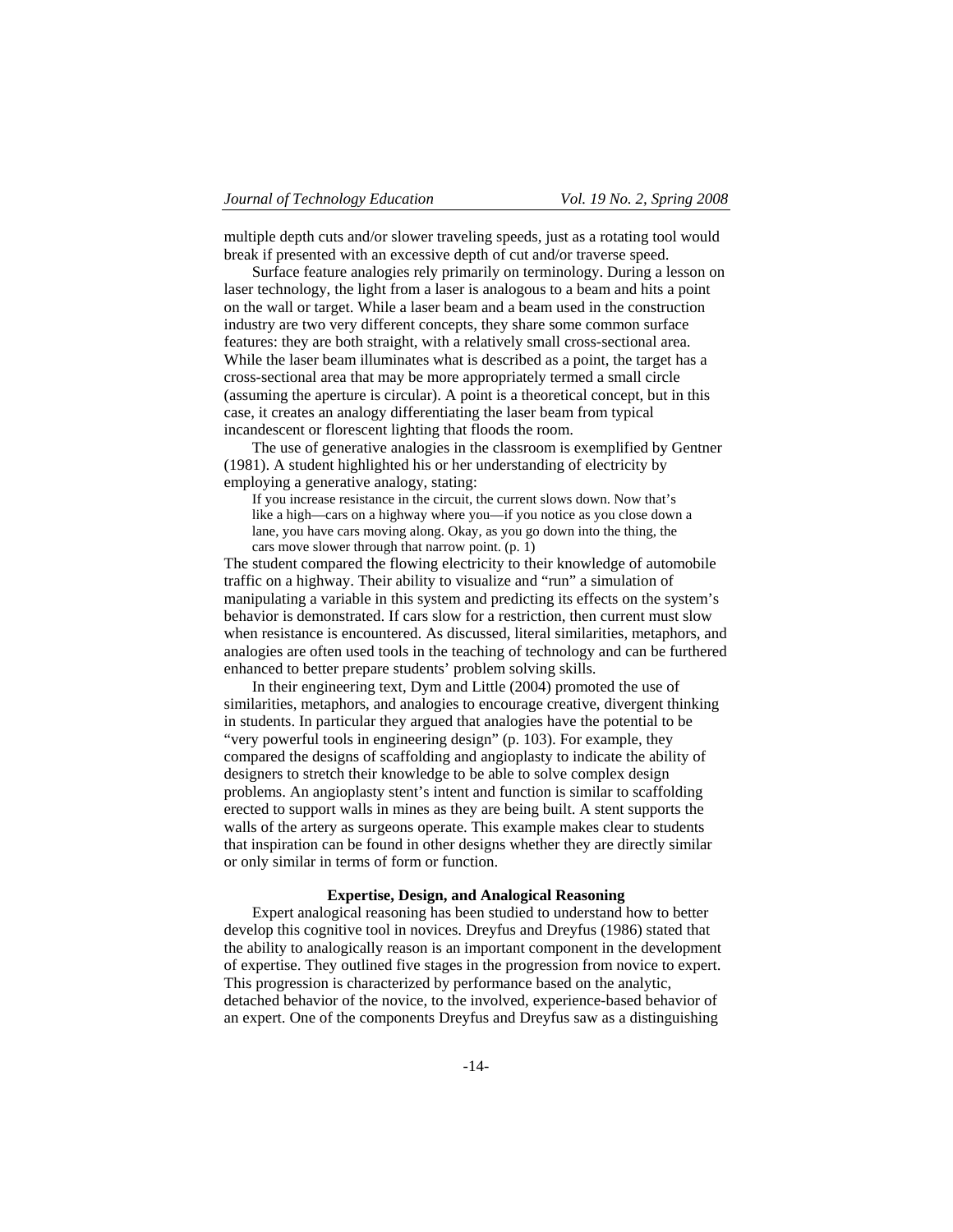mark of proficiency in performance was the ability to recognize new situations as similar to remembered situations (i.e., the ability to use analogies).

Other researchers have differentiated between the type of analogical reasoning used by experts and novices. Ball, et al. (2004), for example, concluded that expert engineering designers use more schema-driven analogizing while novice engineering designers use more case-driven analogizing. Schema-driven analogizing is the application of abstract knowledge to familiar problem types, affording a design solution seemingly effortlessly. Ball, et al. concluded that experts develop numerous design problem schemata because they are exposed to and learn from many domain-specific problems. Experts develop a conceptual understanding of the underlying nature of domainspecific problems, which then enables them to recognize problem types. Experts not only engage in schema-driven analogizing, but also spontaneous analogizing. When an expert encounters a problem, an appropriate schema that is analogous to the problem type is automatically accessed. This schema usually indicates a straight-forward solution method based upon previous application of the solution to the analogous problem.

Novices, however, have not had the opportunity to develop a repertoire of analogous problem type schemata. They rely heavily on case-driven analogizing when solving design problems. Novices apply specific solution elements from prior design problems to current problems. Novices do not recognize problem types as do experts; instead they analogize according to the specific components of the problem-solution schema. Interestingly, Ball, et al. found that experts and novices alike use this method when experts encounter non-routine engineering design problems. When experts face a problem that cannot be spontaneously mapped to an analogous problem type and cue appropriate solution methods, they focus on developing surface level analogies between the target problem and similarly encountered cases.

Case-based reasoning (CBR) is a methodology that was originally developed in the realm of computer cognition, but as Kolodner (1997) discussed, it has been extended to explore human cognition as well. CBR has two central components; (a) the use of analogies to solve real-word problems, and (b) the use of computational modeling to derive hypothesis about cognition. Analogies in CBR typically reflect personally experienced situations called cases and include "a sought-after goal, a method for achieving the goal or solution to the problem and the results (outcome) of carrying out that method (solution), all of this described specifically" (p. 59). The intention is to provide cases so as to enable the development and use of analogical inferences to help solve real-world problems.

The representation of the problem has been found to be an important component in analogical reasoning in design problems. Akin (2001), for example, found that analogical reasoning is based on how directly the given problem corresponds to the problem solver's schemata. If the problem is illdefined, the problem solver must continually re-structure the problem in order to search for an appropriate solution. These frequent shifts of problem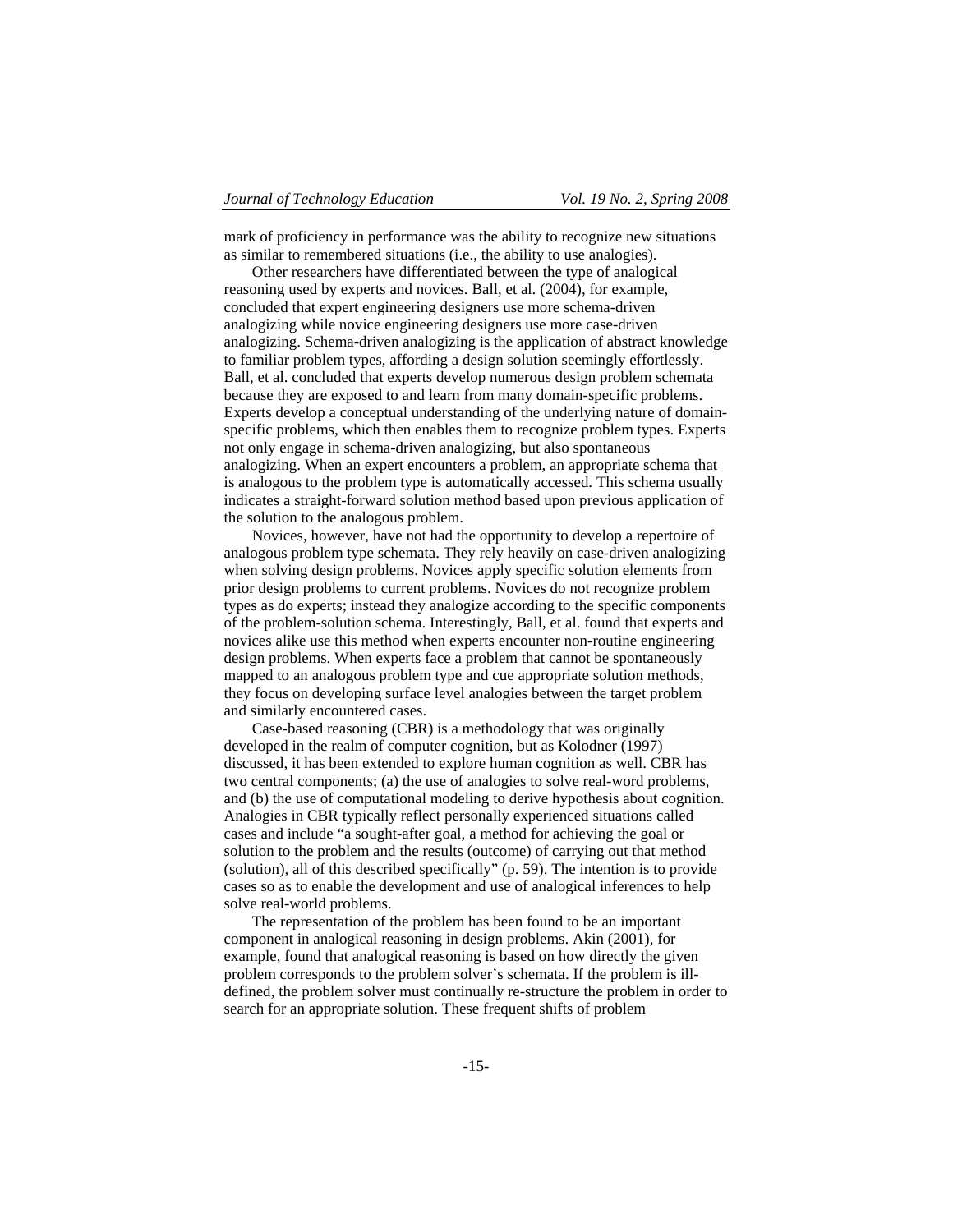representation can affect the use of analogical reasoning. Because experts seem to rely on problem types to invoke analogous problem schemata, an ill-defined problem, which does not fit into a recognized problem type, requires frequent restructuring or the use of other search strategies besides analogical reasoning in order to develop an adequate solution.

# *Analogies and Creativity*

Another important component of analogical reasoning in design problems is creativity. As Perkins (1997) articulated, analogy is "the creature that carries people's cognitive capacities across the desert of unworkable possibilities from the familiar to true innovations" (p. 524). Specifically, analogies can play an important role in conceptual change, which is a crucial aspect of creativity. Four analogical processes can be used to spur conceptual change: (a) highlighting, (b) projection of candidate inferences, (c) re-representation, and (d) restructuring (Gentner, et al., 1997). Analogies focus attention on specific aspects of the base and target domains, highlighting relevant information. By projecting inferences, analogies aid in the development of knowledge within the target domain. Rerepresenting either or both the base or target domain to improve the analogy can further establish conceptual change. Finally, analogies can spur the restructuring of elements of the target domain to form a new explanation.

# *Educational Applications*

Researchers have examined the issues involved with the use of analogies in instructional practices within design. Although analogical terminology is already an often used instructional technique, as Gentner and Jeziorski (1993) pointed out, analogical reasoning is rarely formally taught to students. Typically, language is borrowed from one domain to talk about another usually more complex domain. Instructors seem to believe that students can learn concepts and operations in a new domain by connecting to similarities from a previously learned domain. Instructors teaching electricity, for example, often rely on analogies such as comparing similar features of water to electricity (Gentner & Gentner, 1983).

However, as pointed out earlier, surface commonalities do not necessarily mean that the base and target domains are analogous structurally. Superficially similar problems may not have underlying similarities to where appropriate solutions can be inferred (Ball, et al., 2004; Goldschmidt, 2001). Kempton (1986), for example, found that many individuals' analogies for thermostats were not structurally similar to how thermostats actually operate. Many analogized that their thermostat system operated like a valve. Although the valve analogy provided for correct functionality of the thermostat, the complete understanding of how thermostats operate would have required a total replacement of the analogue schema. Thus the reliance on analogical reasoning can be problematic for instructors. For example, schemata developed from experience can be resistant to change through instruction (Getner, 2002). Even when presented with conflicting information, individuals are likely to hold onto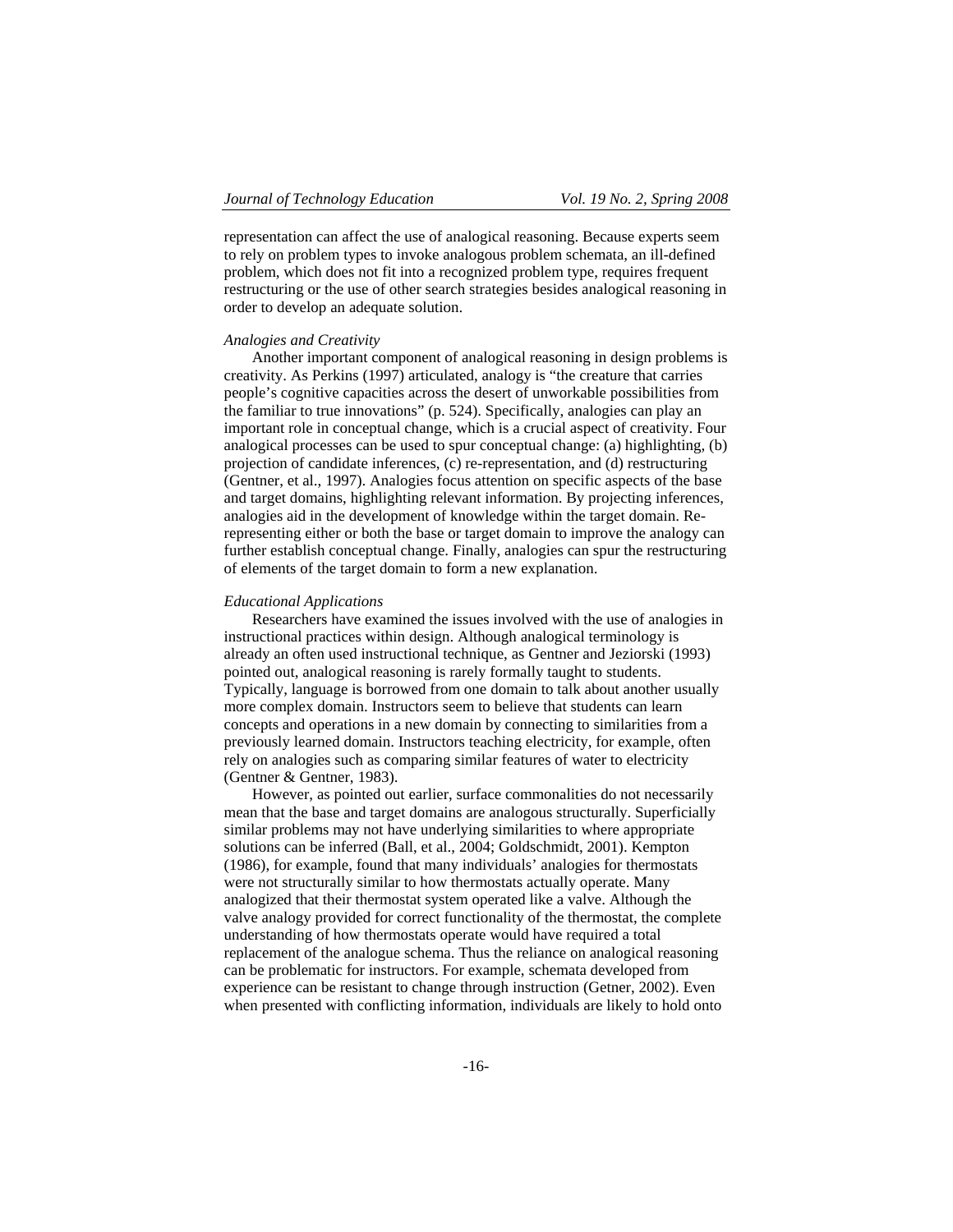their existing schema. This persistence has been referred to as a cultural boundary. Isolated elements or terms may be incorporated into the existing schema, but the underlying schema will remain unchanged (Kempton, 1986).

Halasz and Moran (1982) warned against using analogies to teach new learners computer systems because of these problems. They argued that analogies may actually hinder, not help, the development of a good understanding of the target domain because "analogical reasoning requires considerable work to sort out the relevant mappings and allowable inferences" (p. 385). Instead, they recommend using conceptual models, which can be shaped without the "baggage" of analogies. Conceptual models represent the underlying conceptual structures within a specific context, providing a sound basis for reasoning about the system. Although analogies provide a link to a learner's prior knowledge, conceptual models increase the learner's reasoning abilities because complexities of a system are reflected more so in a conceptual model than in an analogical model.

Other researchers, however, have argued that analogical reasoning can be a powerful instructional strategy because students already rely on analogical thinking to comprehend the world and solve problems. Goldschmidt (2001), for example, declared that people can be trained to maximize the processing resources with which they are endowed. As Holyoak and Thagard (1997) pointed out, young children "before they enter school, without any specialized tutoring from their parents or elders, develop a capacity for analogical thinking" (p. 35). Based on this belief, students can then be taught to improve their analogical reasoning skills. Instructors may also utilize analogies to better teach abstract information. Analogies can be used to increase far learning transfer by bridging knowledge from familiar domains to abstract, unfamiliar domains. Bridging analogies is a type of scaffolding where new information is anchored to existing schema. By progressing in small steps, using analogies along the way, the learner gradually moves to another way of conceptualizing the concept or domain, and ultimately forms a new schema or revises an existing schema (Gentner, 2002).

Analogical reasoning has been studied, however minimally (Goldschmidt, 2001), in the hopes of informing the teaching of design problem solving. Thagard (1988) offered a series of questions that the problem solver can ask and answer to aid in analogical reasoning. Thagard argued that the identification and retrieval of an analogy "must be followed by an attempt to exploit the analogy to produce the desired result of analogical reasoning" (p. 108) within the context of problem solving. The questions Thagard provided include:

- 1. What are the general aspects of the starting conditions and the goals?
- 2. What are the relationships among the objects in the starting conditions and the goals?
- 3. What past problems does this problem look similar to?
- 4. During problem solving, what constraints are violated by failed attempts? Are those similar to constraints violated in previous problems? (p. 119)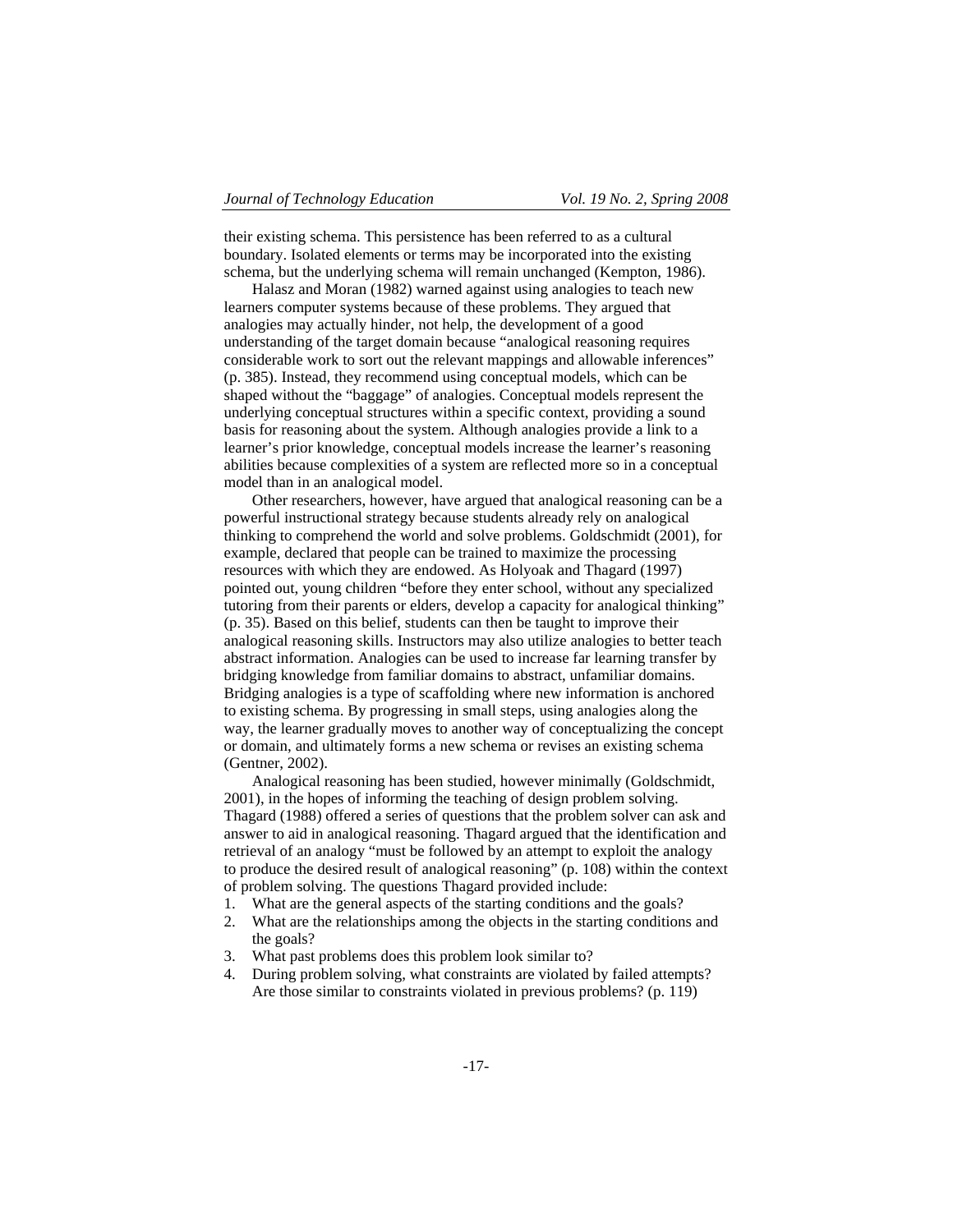Analogical reasoning has also been formalized into a creative design method called synectics as discussed by Cross (1994). Synectics is a group design method. Groups attempt to build, combine, and develop ideas toward a creative solution by using analogies to make the strange familiar. Synectics is similar to brainstorming; however, the group works toward a particular solution rather than generating a large number of ideas. As the group uses more and more analogies, a conceptualization of the problem is developed that guides the development of a solution. The group is encouraged to use particular types of analogies to help develop unusual, creative ideas. The following is a description of the different types of analogies used in synectics:

*Direct analogies*: are found by seeking a biological solution to a similar problem. For example, plant burs were used as analogy to design Velcro fastening.

*Personal analogies:* are used by designers when they imagine what it would be like to use themselves as the system or component that is being designed. For example, designers might ask questions like how would I operate if I were a washing machine?

*Symbolic analogies:* are poetic metaphors and similes that are used to relate aspects of one thing with aspects of another. For example, words like "head" and "claw" can be used to describe aspects of a hammer.

*Fantasy analogies:* are impossible wishes for things to be achieved in some magical way. Designers envision the ultimate goal, for example, making bumps in the road disappear beneath a car's wheels (Cross, 1994).

#### *Analogies and Technology Education*

Analogies may be a useful tool to not only develop design skills, but teach abstract or complex concepts and build analogical reasoning skills, within a technology education setting. Opportunities to model and use analogical reasoning are abundant within technology education. A broader approach to using analogical reasoning in a technology education setting would be to first establish the base domain. For example, by first building a schema around a systems approach (input $\rightarrow$  process  $\rightarrow$  output; and feedback), analogies can be used to understand a multitude of technical processes. The systems approach focuses on the structure of the system or how the components are connected to each other, the function of the components within the system, and the behavior of those components. By understanding the systems approach, students can better understand the causal interactions that occur between components or devices. An excellent example in technology education is the explanation of inter-modal transportation. There are many components to inter-modal transportation; however, with an understanding of systems thinking, students can more easily map the inputs (cargo), the processes (containerization), and the outputs (shipping, globalization, economic growth, etc.).

# **Conclusion**

The use of analogies as proposed is subject to empirical evidence to support their effectiveness. Perhaps the most essential component to validate the use of analogies as an instructional strategy is to first understand how to assess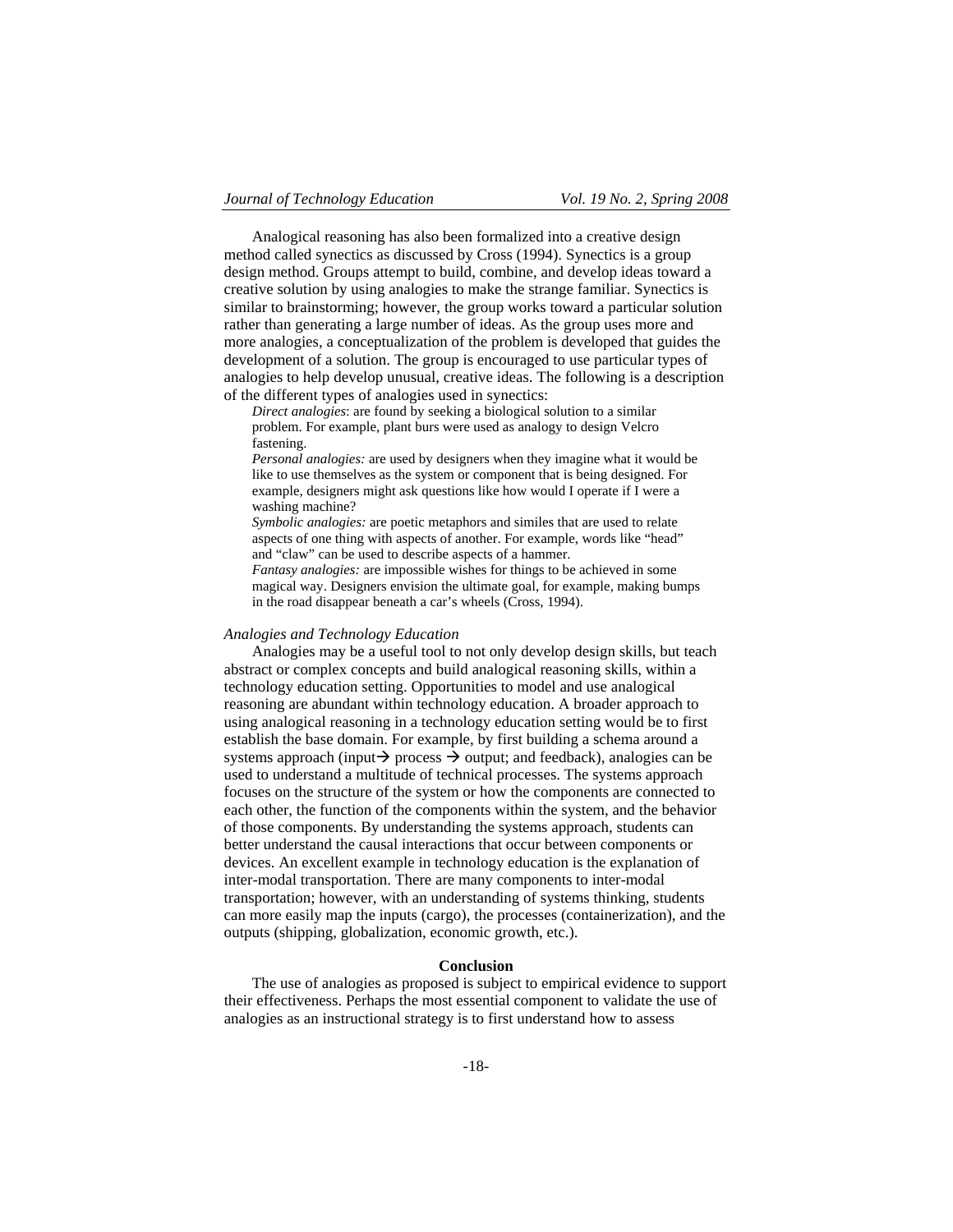student's base domain knowledge. Effective analogical reasoning requires that the base domain knowledge is correct. As pointed out by Lewis (1999), there is a need in technology education to examine questions pertaining to student's conceptions and misconceptions of technological phenomenon in order to better inform teaching practices and improve learning. Lewis proposed parallel studies to those done in science examining student conceptions of such things as energy and thermodynamics, be completed in technology education.

Other research needs to be completed to examine the role of analogical reasoning in design and its implications for technology education. For example, studies that examine synectics in the classroom need to be completed. Synectics has been formalized as an expert design method, but how will novice students engage in this type of approach to design? More research also needs to be done to explore the effectiveness of using analogical reasoning in design. Is this an approach that should be taught to novices or one that develops naturally through experience? More thorough understanding needs to be uncovered about the "baggage" described by Halasz and Moran (1982). Should analogizing not only be avoided, but actually be dissuaded as an approach to problem solving and design? Analogical reasoning is just one of many important elements in design cognition that, with more empirical research, can inform and improve technology education practices.

#### **References**

- Akin, O. (2001). Variants in design cognition. In C. Eastman, M. McCraken, & W. Newstetter (Eds.), *Knowing and learning to design: Cognition in design education*. (pp. 105-124). Amsterdam: Elsevier Science Press.
- Ball, L. J., Ormerod, T. C., & Morely, N. J. (2004). Spontaneous analogising in engineering design: A comparative analysis of experts and novices. *Design Studies*, *25*, 495-508.
- Casakin, H., & Goldschmidt G. (1999). Expertise and the use of visual analogy: Implications for design education. *Design Studies*, *20*, 153-175.
- Collins, A., & Gentner D. (1987). How people construct mental models. In D. Holland & N. Quinn (Eds.), *Cultural models in though and language* (pp. 243-265). Cambridge: Cambridge University Press.
- Cross, N. (1994). *Engineering design methods: Strategies for product design*.  $(2^{nd}$  ed.) Chichester, England: John Wiley & Sons.
- Dreyfus, H. L., & Dreyfus, S. E. (1986). *Mind over machine: The power of human intuition and expertise in the era of the computer.* New York: The Free Press.
- Dym, C. L., & Little, P. (2004). *Engineering design: A project based approach* (Second ed.). Hoboken: John Wiley & Sons.
- Gentner, D. (1981, August). *Generative analogies as mental models. Proceedings of the third annual conference of the cognitive science society.* Berkley, California.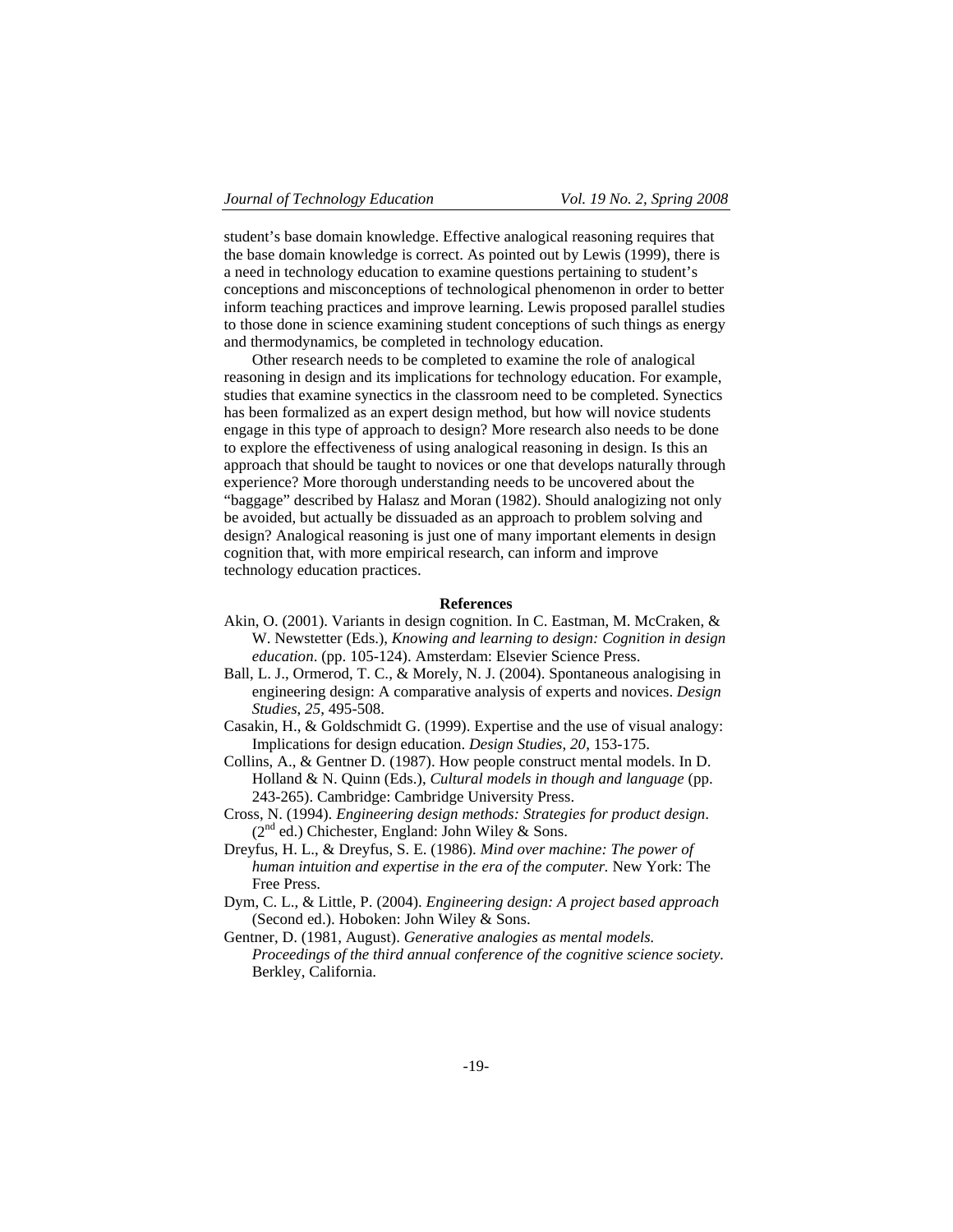- Gentner, D. (2002). Mental models, Psychology of. In N. J. Smelser & P. B. Bates (Eds.), *International Encyclopedia of the Social and Behavior Sciences* (pp. 9683-9687). Amsterdam: Elsevier Science.
- Gentner, D., Brem, S., Ferguson, R., Wolff, P., Markman, A.B., Forbus, K. (1997). Analogy and creativity in the works of Johannes Kepler. In T. B. Ward, S. M. Smith, & J. Vaid (Eds.), *Creative thought: An investigation of conceptual structures and processes*. (pp. 403-460). Washington, D.C.: American Psychological Association.
- Gentner, D., & Gentner, D. R. (1983). Flowing waters or teeming crowds: Mental models of electricity. In D. Gentner & A. L. Stevens (Eds.), *Mental models* (pp. 99-129). Hissdale, NJ: Erlbaum.
- Gentner, D., & Jeziorski, M. (1993). The shift from metaphor to analogy in western science. In A. Ortony (Ed.), *Metaphor and thought* ( $2<sup>nd</sup>$  ed., pp. 447-480). Cambridge, MA: Cambridge University Press.
- Goldschmidt, G. (2001). Visual analogy: A strategy for design reasoning and learning. In C. Eastman, M. McCracken, & W. Newstetter (Eds.), *Design knowing and learning: Cognition in design education* (pp. 199- 218). Amsterdam: Elsevier Science.
- Halasz, F., & Moran, T. P. (1982). Analogy considered harmful. *Proceedings of the Conference on Human Factors in Computer Systems* (pp. 383-386). New York: ACM.
- Holyoak, K.J., Gentner, D., & Kokinov, B. N. (2001). Introduction: The place of analogy in cognition. In D. Gentner, K. J. Holyoak, & B. N. Kokinov (Eds.), *The analogical mind: Perspectives from cognitive science* (pp. 1- 19). Cambridge, MA: The MIT Press.
- Holyoak, K.J., & Thagard, P. (1997). The analogical mind. *American Psychologist*, *52*(1), 35-44.
- International Technology Education Association. (2000). *Standards for Technological Literacy: Content for the Study of Technology.* Reston, VA.
- Kempton, W. (1986). Two theories of home heat control. *Cognitive Science*, *10*, 75-90.
- Kieras, D. E., & Bovair, S. (1984). The role of a mental model in learning to operate a device. *Cognitive Science*, *8*, 255-273.
- Kolodner, J. (1997). Educational implications of analogy: A view from casebased reasoning. *American Psychologist*, *52*(1), 57-66.
- Lewis, T. (1999). Research in technology education. *Journal of Technology Education*, *10*(2), 41-56.
- Lewis, T. (2005). Coming to terms with engineering design as content. *Journal of Technology Education*, *16*(2), 37-54.
- Miller, G. A. (1993). Images and models, similes and metaphors. In. A. Ortony (Ed.), *Metaphor and thought* (2<sup>nd</sup> ed., pp. 357-400). Cambridge, MA: Cambridge University Press.
- National Academy of Engineering & National Research Council. (2002). *Technically speaking: Why all Americans need to know more about technology*. Washington: National Academy Press.